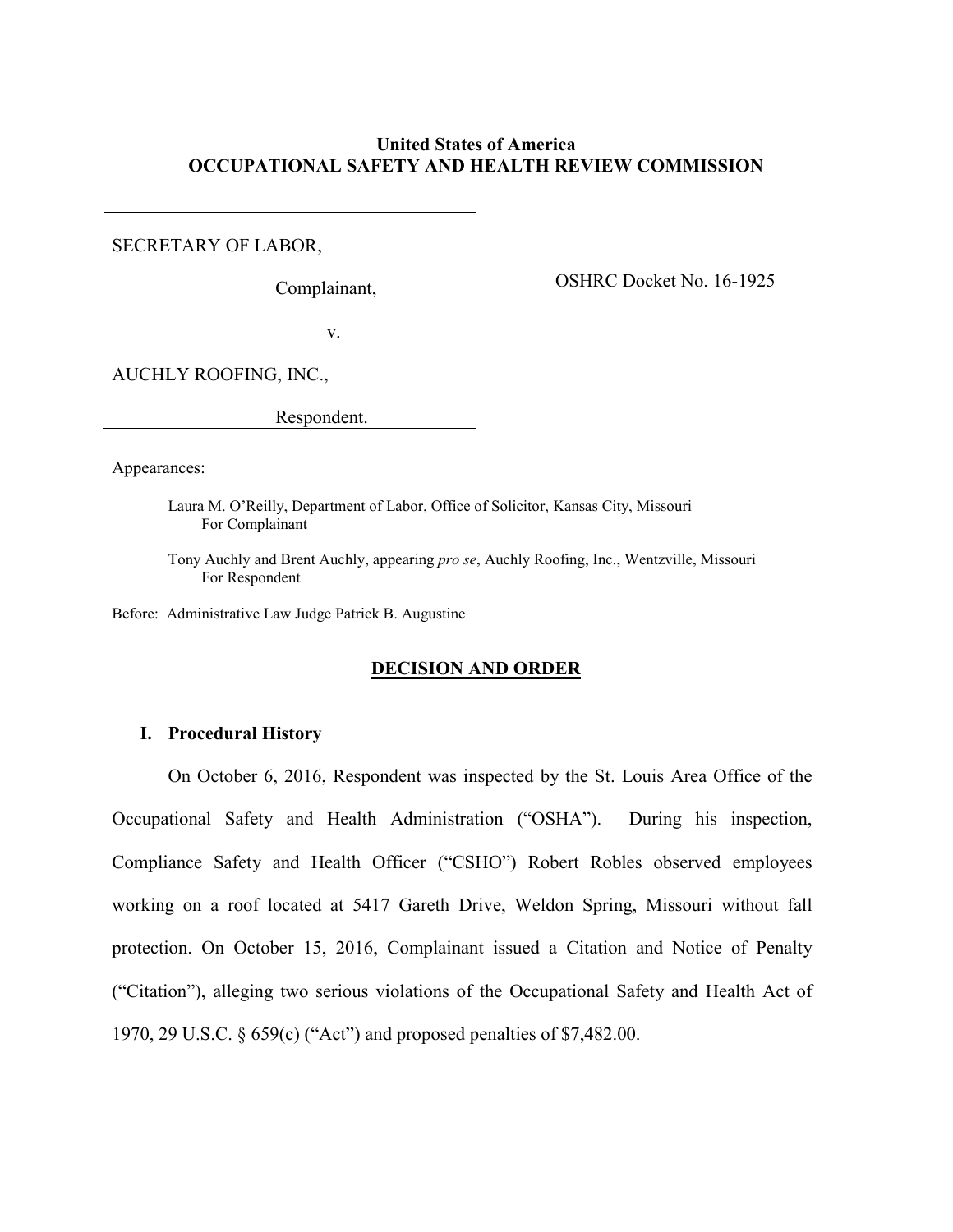Respondent filed a *Notice of Contest*. In response to the Citation, Respondent argues:

(1) violations, if they did exist, were *de minimis* in nature; and (2) compliance with the fall

protection standards cited by Complainant presented a greater hazard to his employees. (Tr.

10). This case was designated for Simplified Proceedings on December 16, 2016.

The trial was held on July 7, 2017, in St. Louis, Missouri. The following witnesses testified: (1) CSHO Robert Robles; (2) Area Director ("AD") William McDonald; (3) Brent Auchly, co-owner/operator of Respondent; and (4) Tony Auchly, co-owner/operator of Respondent. Both parties timely submitted post-trial briefs.

# **II. Stipulations & Jurisdiction**

The parties reached the following stipulations, which are also reproduced in the parties' Joint Stipulation Statement:

- 1. At all relevant times, Respondent, Auchly Roofing, Inc., was an employer engaged in business affecting commerce within the meaning of section 3(5) of the OSH Act.
- 2. Auchly Roofing, Inc. uses goods, equipment, and materials shipped from outside the state of Missouri.
- 3. The Occupational Safety and Health Administration ("OSHA") issued a citation to Auchly Roofing, Inc. alleging violation of 29 C.F.R. § 1926.501(b)(13) and a violation of 29 C.F.R. § 1926.1053(b)(1).
- 4. Auchly Roofing, Inc. filed a timely notice of contest.
- 5. Auchly Roofing, Inc. was engaged in residential construction work at a workplace located at 5417 Gareth Drive, Weldon Spring, Missouri 63304 on October 6, 2016.

(Tr. 12; Ex. 1).

Based on the parties' stipulations, the Court finds the Occupational Safety and Health Review Commission ("Commission") has jurisdiction over this action pursuant to  $\S$  10(c) of the Act. Further, the Court finds Respondent was an employer engaged in a business and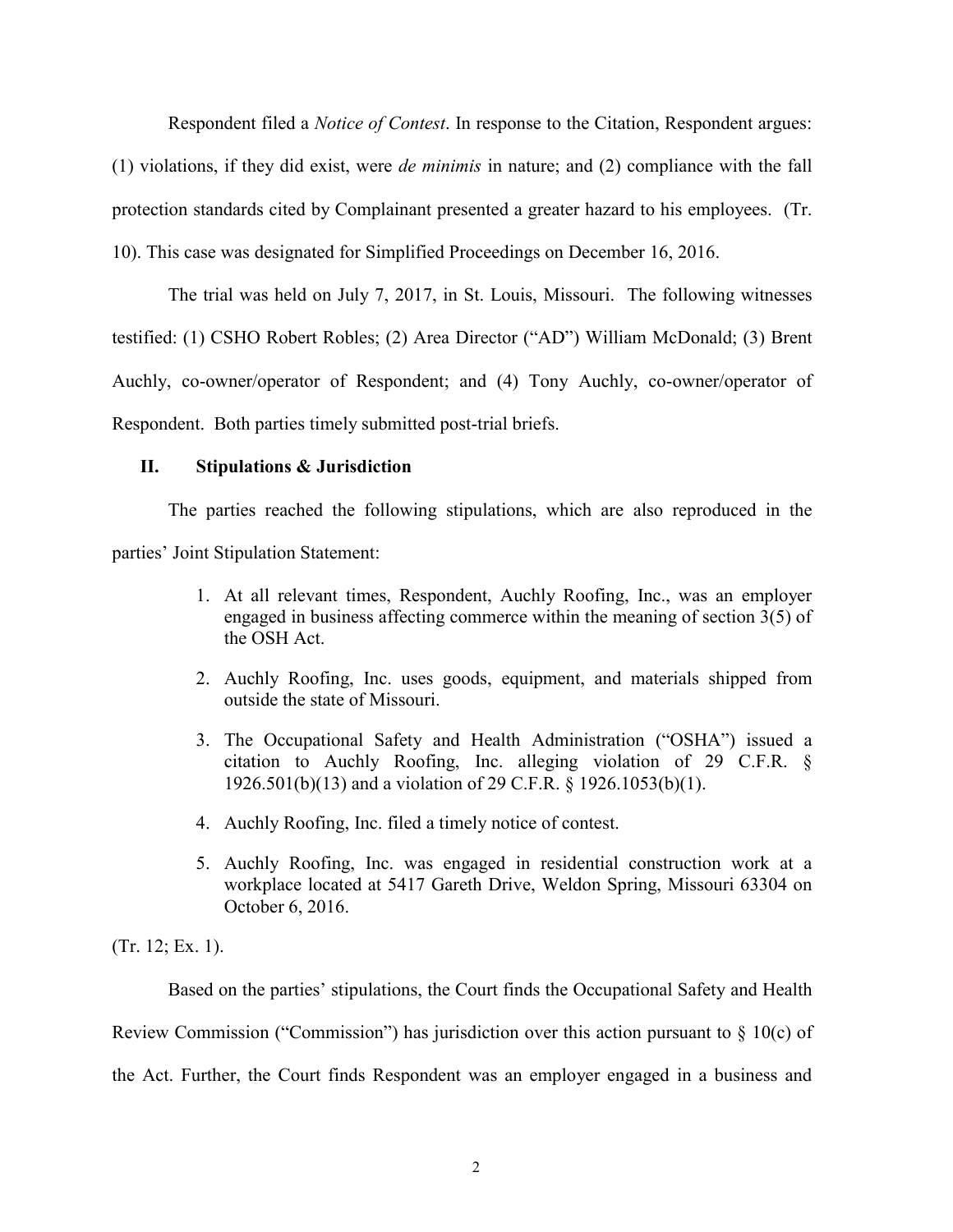industry affecting interstate commerce within the meaning of § 3(5) of the Act, 29 U.S.C. § 652(5). *Slingluff v. OSHRC*, 425 F.3d 861, 866–67 (10th Cir. 2005) (holding economic activity of construction, as an aggregate, affects interstate commerce).

#### **III. Factual Background**

On October 6, 2016, in response to the "XFALLELEC" program, CSHO Robert Robles observed men working on the roof of a home at 5417 Gareth Drive, Weldon Spring, Missouri (the "worksite"). (Tr. 36–37; Exs. C-2, C-22). From his vantage point in the street, CHSO Robles did not see employees using fall protection. (Tr. 36–37; Ex. C-22). After taking videos and photographs, CSHO Robles and CHSO Mark Cherry entered the worksite. (Tr. 38–39). At the time, CHSO Cherry was training under CSHO Robles. (Tr. 39–40). CHSO Robles introduced himself to Tony and Brent Auchly, brothers and co-owners of Respondent. (Tr. 38–39). He presented his credentials and requested permission to conduct an inspection of the worksite. *Id*.

During his inspection, CSHO Robles observed five employees of Respondent, including Tony and Brent Auchly, working on the roof. (Tr. 39–41, 52; Exs. C-7, C-24). The height of the roof ranged from 11 to 18 feet with an 8 in 12 pitch. (Tr. 44–46; Ex. C-5). The height of the roof was measured by CSHO Mark Cherry using a Disto Meter. (Tr. 44–45) The pitch was measured by CSHO Robles with a plastic roof calculator. (Tr. 46–47). Upon closer inspection, CSHO Robles confirmed his earlier observation – the employees were not using any form of fall protection while on the roof. (Tr. 43–44; Ex. C-24).

The employees used portable ladders to access the roof. (Tr. 66). The ladders were the only way to access the roof. (Tr. 66–67). Although it was possible, the ladders, as situated, did not extend three feet beyond the gutter. (Tr. 66–69). CSHO Robles concluded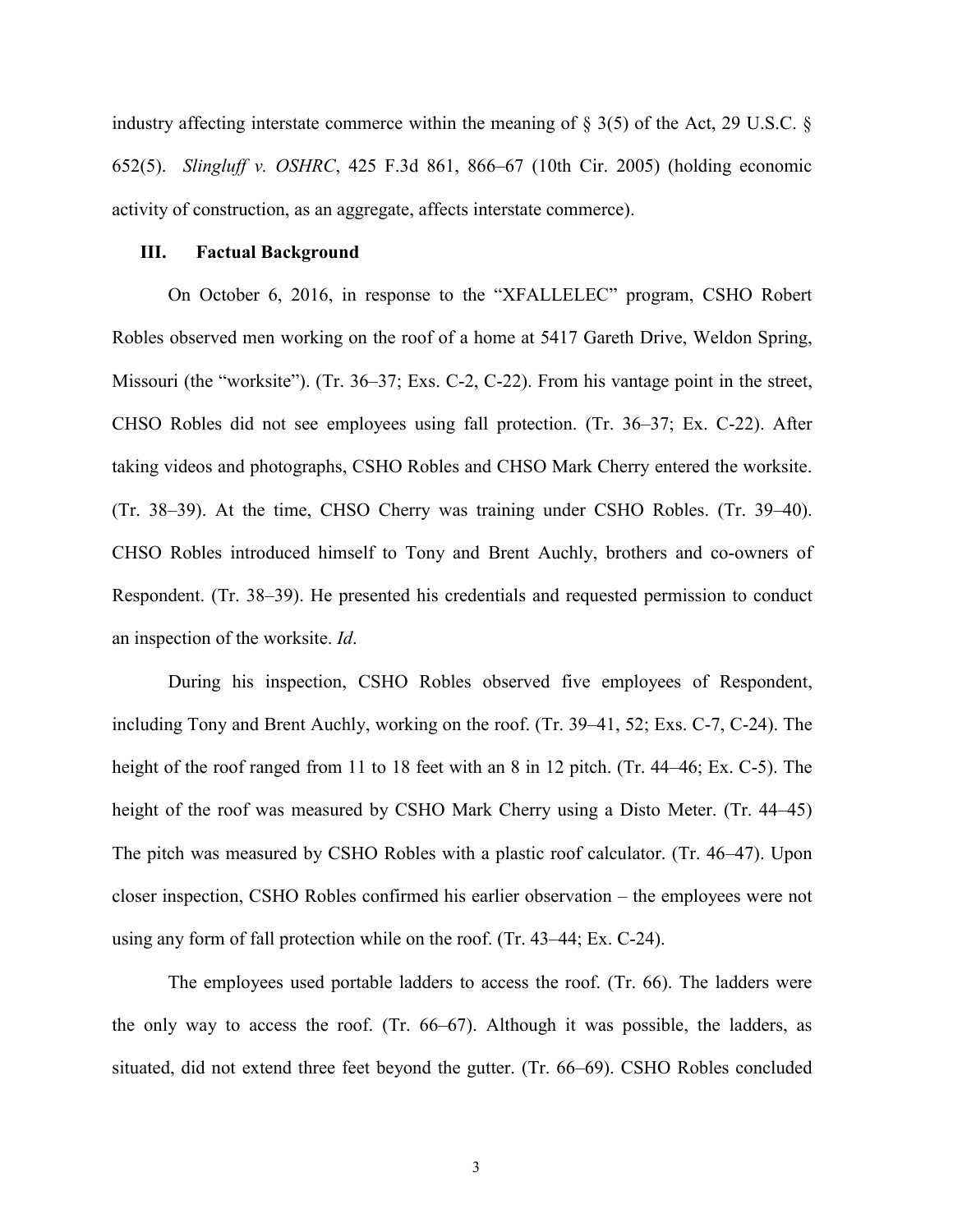the employees were exposed to the fall hazard each time the employees got on and off the roof in the four-hour time span. (Tr. 76).

Respondent does not dispute it's employees were not wearing fall protection or the ladder did not extend to the proper height. (Tr. 184; Ex. C-26). Instead, Respondent contends the cited standards presented a greater hazard. (Tr. 26–27). In lieu of the required fall protection, Respondent' used a system of toe boards, pick boards/ladder jacks, and kneepads as fall protection while working on the roof. (Tr. 62, 157–158; Exs. R-3, R-4, C-18). Respondent believes extending the ladder as required by the cited standard presents a greater hazard than going up and over the ladder. (Tr. 150). As such, Respondent used a 2x3 wooden board as a grabrail at the top of the ladders to stabilize and assist employees in climbing on and off the roof. (Tr.152–153; Ex. R-9). CSHO Robles learned Respondent does not normally use a personal arrest system. (Tr. 55–56; Ex. C-4). In evaluating a worksite, Respondent considers a number of factors when determining the fall protection to be used, including pitch or height of the roof and the ability to set up the ladders and pick board system. (Tr. 55–56, 163). CHSO Robles was made aware Respondent is familiar with OSHA standards generally and specifically the fall protection and ladder standards. (Tr. 56).

Before leaving the worksite, CSHO Robles and CSHO Cherry held a closing conference where CSHO Robles explained Respondent would receive citations for fall protection hazard and the use of the ladder. (Tr. 41–42). Based on the information contained in the inspection file, CSHO Robles proposed and AD McDonald approved of the issuance of a Citation and Notification of Penalty for the worksite discussed above. (Tr. 106). The citation items contained therein will be discussed at length below.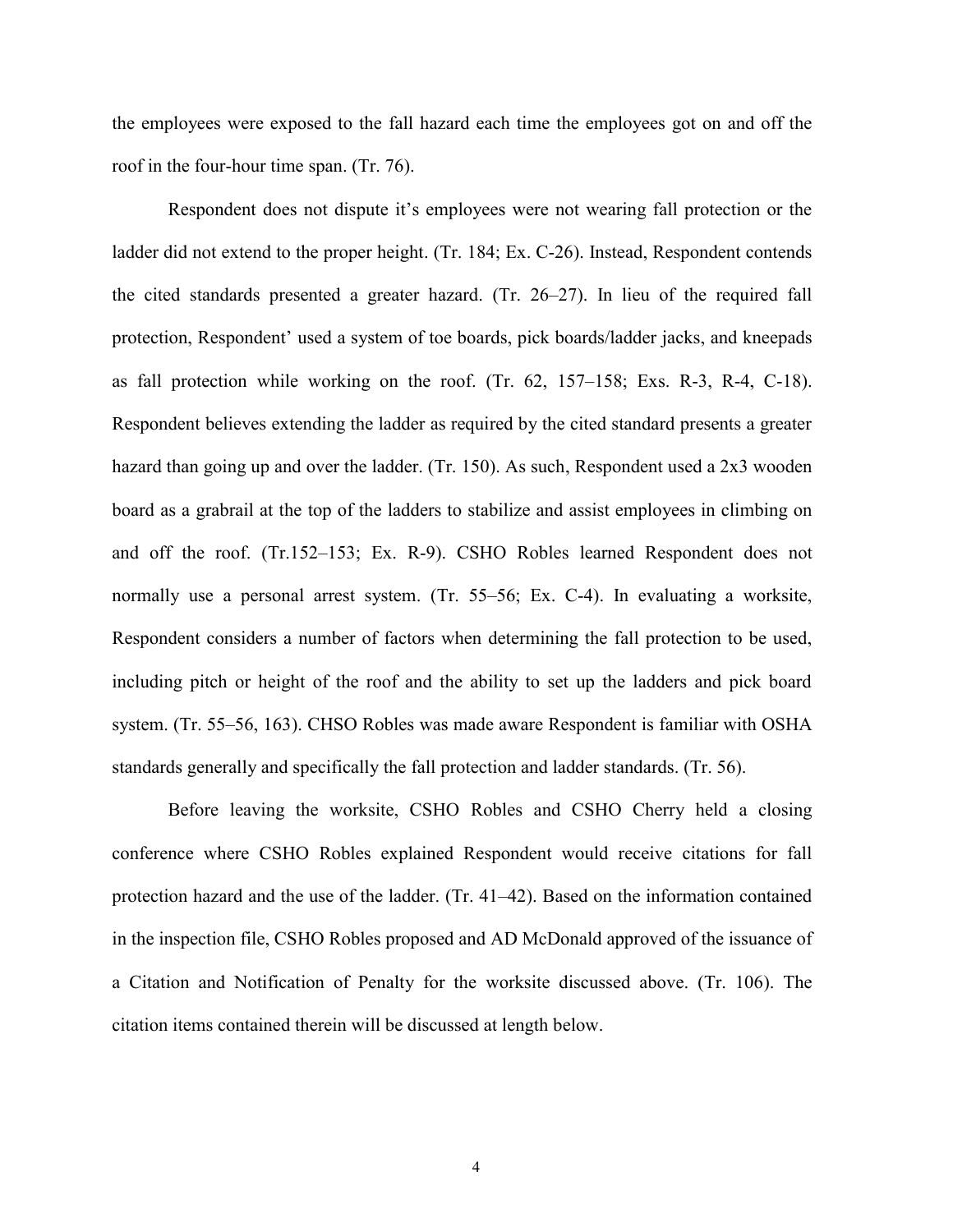# **IV. Discussion**

# 1. **Applicable Law**

To establish a violation of an OSHA standard pursuant to section  $5(a)(2)$ , Complainant must establish: (1) the standard applies; (2) the terms of the standard were violated; (3) employees were exposed to the hazard covered by the standard; and (4) the employer had actual or constructive knowledge of the violation (i.e., the employer knew or, with the exercise of reasonable diligence, could have known of the violative condition). *Atlantic Battery Co.*, 16 BNA OSHC 2131, 2138 (No. 90-1747, 1994).

Complainant has the burden of establishing each element by a preponderance of the evidence. *See Hartford Roofing Co.*, 17 BNA OSHC 1361 (No. 92-3855, 1995). "Preponderance of the evidence" has been defined as:

The greater weight of the evidence, not necessarily established by the greater number of witnesses testifying to a fact *but by evidence that has the most convincing force*; superior evidentiary weight that, though not sufficient to free the mind wholly from all reasonable doubt, is still sufficient to incline a fair and impartial mind to one side of the issue rather than the other.

Black's Law Dictionary, "Preponderance of the Evidence" (10th ed. 2014) (emphasis added).

# 2. **Citations**

# **1. Citation 1, Item 1**

Complainant alleged a serious violation of the Act in Citation 1, Item 1 as follows:

29 CFR 1926.501(b)(13): Each employee(s) engaged in residential construction activities above 6 feet (1.8 m) or more above lower levels were not protected by guardrail systems, safety net system, or personal fall arrest system:

JOB SITE: 5417 Gareth Drive, Weldon Spring, MO 63304, on or about 10/6/2016, workers were observed on top of a 8:12 pitch roof, approximately 18'8" eave to ground level, actively removing old roofing material and installing black felt paper. The workers were not protected by guardrail systems, safety net system, or personal fall arrest system. The workers were exposed to fall hazard.

*See Citation and Notification of Penalty* at 6.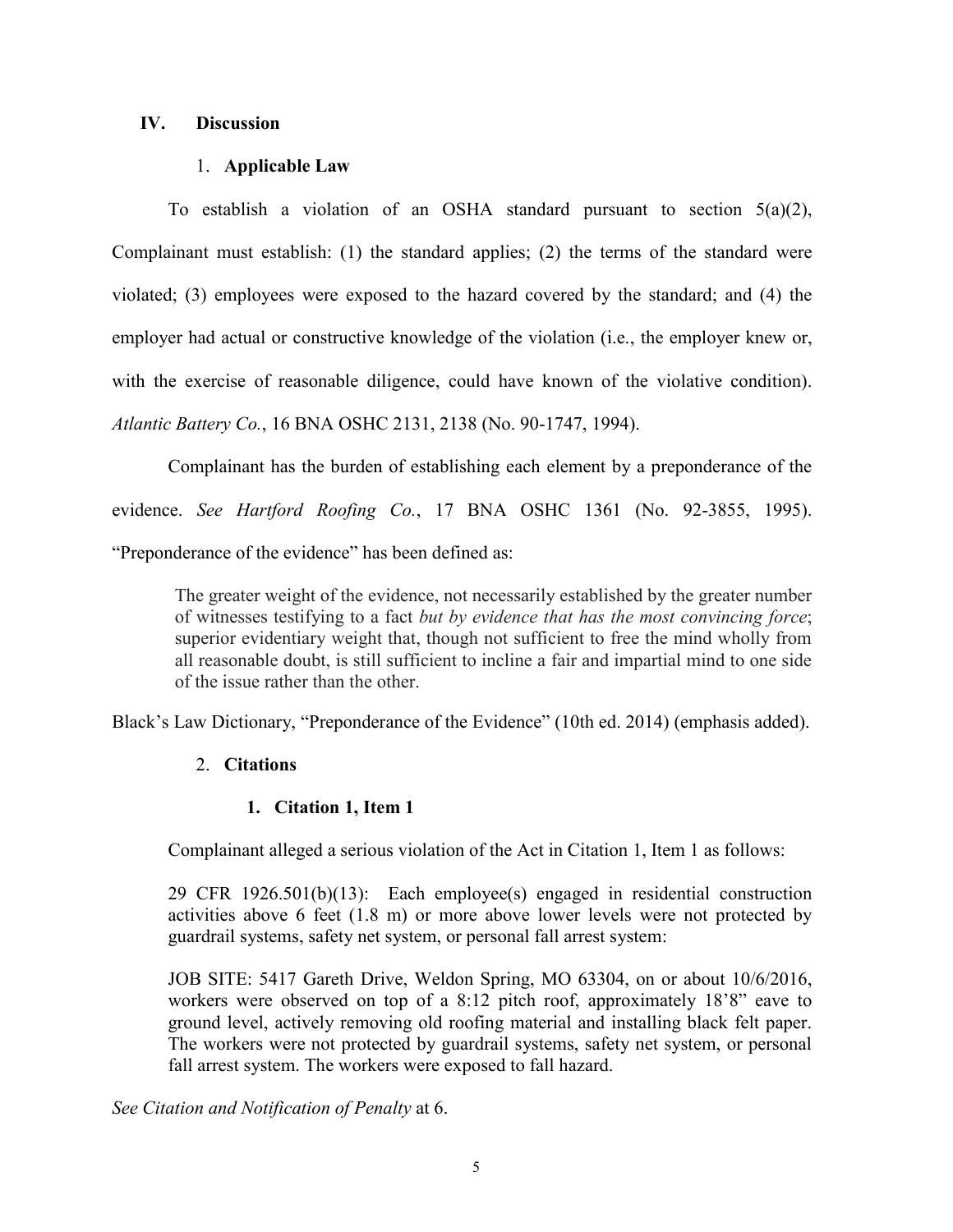The cited standard provides:

Each employee engaged in residential construction activities 6 feet (1.8 m) or more above lower levels shall be protected by guardrail systems, safety net system, or personal fall arrest system unless another provision in paragraph (b) of this section provides for an alternative fall protection measure. Exception: When the employer can demonstrate that it is infeasible or creates a greater hazard to use these systems, the employer shall develop and implement a fall protection plan which meets the requirements of paragraph (k) of § 1926.502.

29 C.F.R. § 1926.501(b)(13).<sup>1</sup>

## **a. The Standard Applies**

Respondent is a roofing contractor engaged in residential construction activities on the date of the inspection. (Stip. No. 5). Respondent's employees were working on the roof at heights of 11 to 18 feet above ground level. (Tr. 44; Ex. C-5).

Thus, by its terms, the standard applies.

 $\overline{a}$ 

## **b. The Terms of the Standard Were Violated**

The cited standard requires one of three forms of fall protection—personal fall arrest systems, safety nets, or guardrails—none of which were used by Respondent's employees. Indeed, Respondent concedes that none of these three forms of fall protection were being used. (Tr. 184; Ex. C-26). Thus, on the face of it, Respondent violated the terms of the standard.

The cited standard, however, provides Respondent with an opportunity to show that using the listed forms of fall protection would create a greater hazard or would be infeasible to implement. If Respondent can establish that using conventional fall protection would

<sup>1.</sup> The cited standard also includes the following Note: "There is a presumption that it is feasible and will not create a greater hazard to implement at least one of the above-listed fall protection systems. Accordingly, the employer has the burden of establishing that it is appropriate to implement a fall protection plan which complies with § 1926.502(k) for a particular workplace situation, in lieu of implementing any of those systems.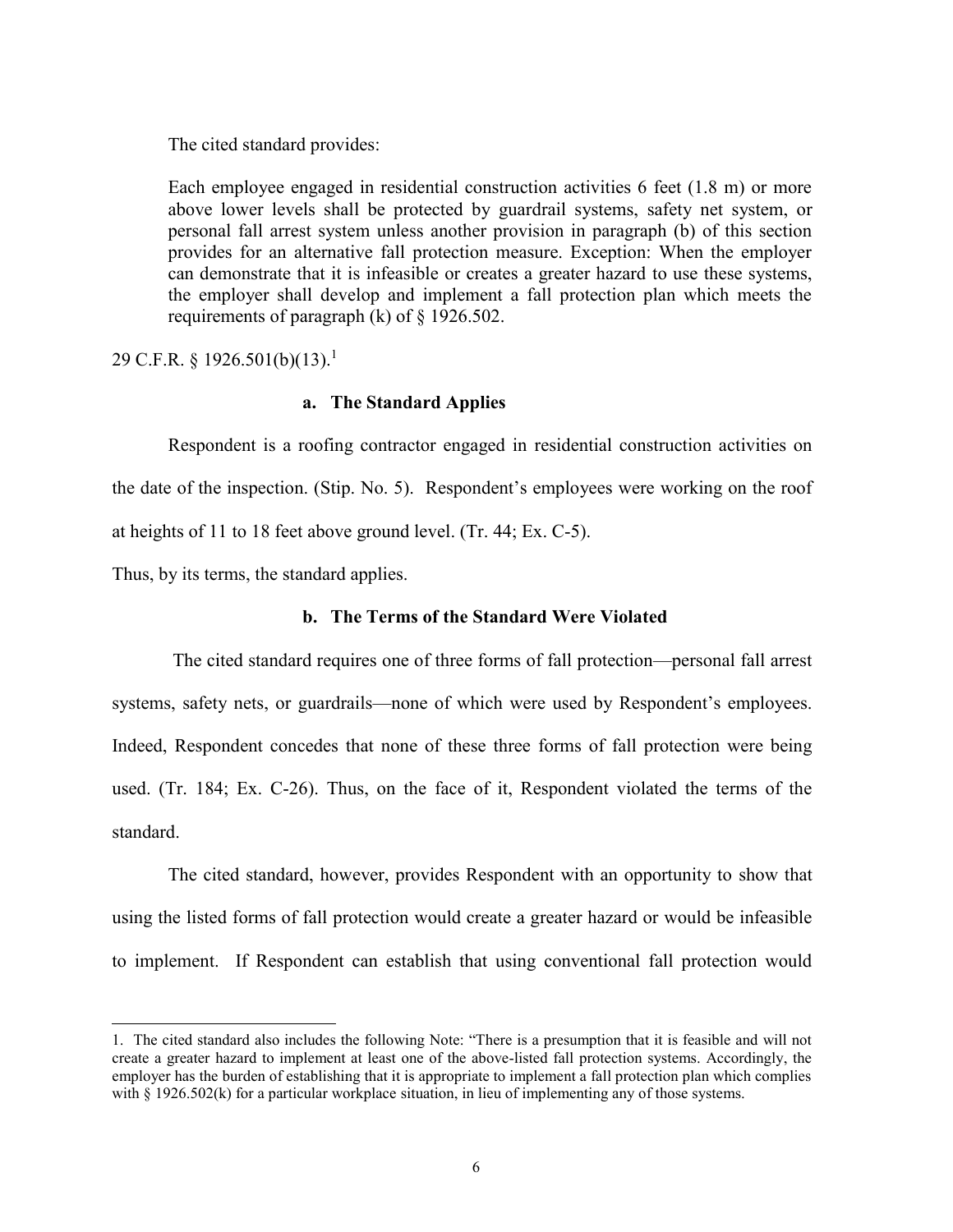create a greater hazard or would otherwise be infeasible, the standard requires the employer to "develop and implement a fall protection plan which meets the requirements of paragraph (k) of § 1926.502." 29 C.F.R. § 1926.501(b)(13). The requirements of paragraph (k) are extensive, and Respondent must first overcome the presumption that the listed fall protection systems in  $\S$  1926.501(b)(13) are both feasible and will not create a greater hazard in the context of residential construction activities. Respondent attempted, but failed, to meet that burden.

Respondent failed to prove the use of conventional fall protection was infeasible. In order to establish the defense of infeasibility, Respondent must show: "(1) the means of compliance prescribed by the applicable standard would have been infeasible, in that (a) its implementation would have been technologically or economically infeasible or (b) necessary work operations would have been technologically or economically infeasible after its implementation, and (2) there would have been no feasible alternative means of protection." *Gregory & Cook, Inc.*, 17 BNA OSHC 1189 (No. 92-1891, 1995).

Although Respondent pointed out problems with the implementation of conventional fall protection systems, such as tripping hazards, the Court finds these do not rise to the level of infeasibility. (Tr. 147). The Commission has stated it "cannot accept unsubstantiated conclusions as proof" of infeasibility. *Avcon, Inc.*, 23 BNA OSHC 1440 (No. 98-0755 *et al.*, 2011) (citing *Peterson Bros. Erection Co.*, 16 BNA OSHC 1196, 1204 (No. 90-2304, 1993), *aff'd* 26 F.3d 573 (5th Cir. 1994)). In *Avcon*, the Commission noted the employees who gave testimony on feasibility were "unfamiliar with OSHA's fall protection standards" and their "opinions were offered without any supporting scientific or professional data or tests." *Id.* Such a quantum of proof makes sense when one considers the scientific or professional data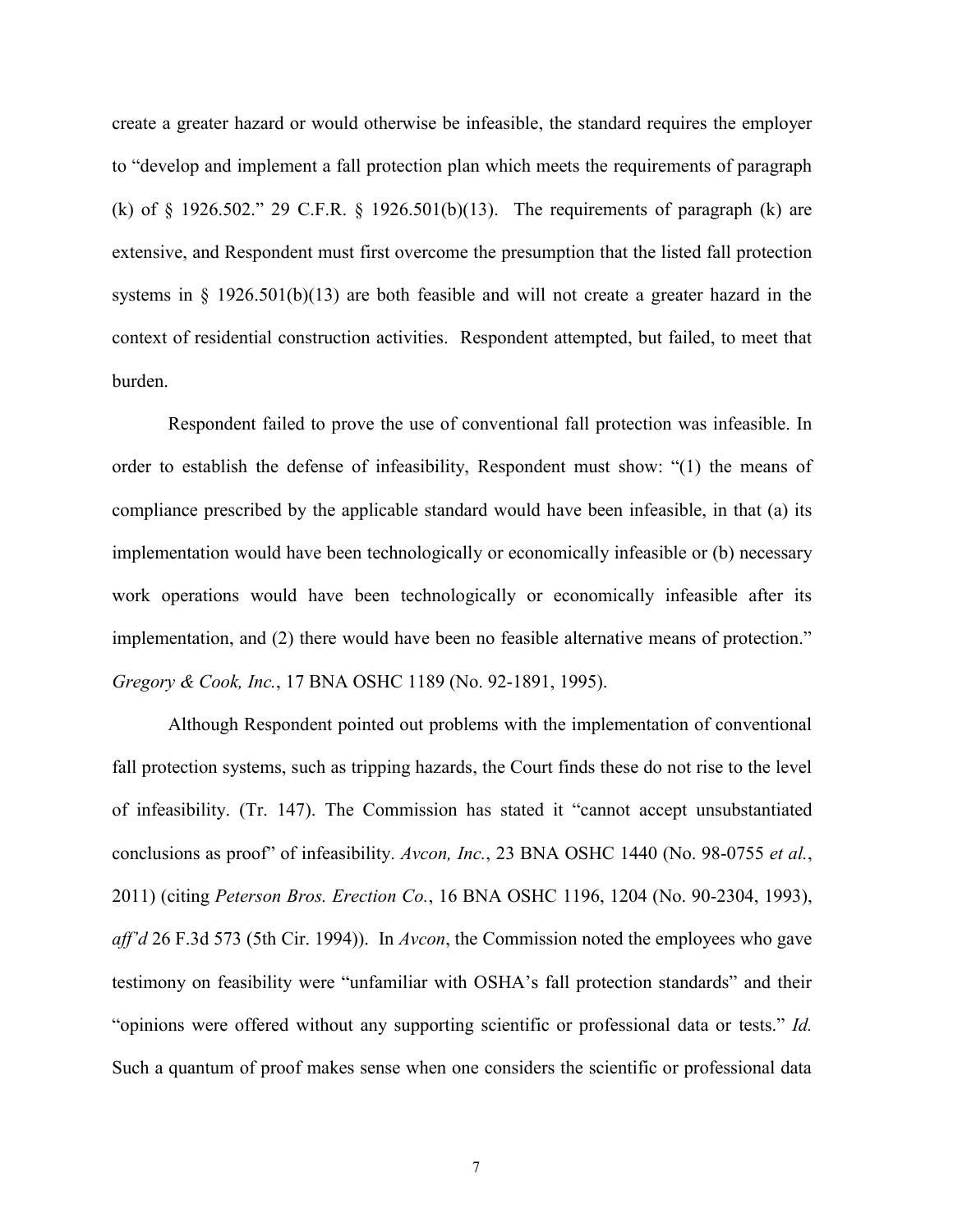and tests used to establish the need for the regulation in the first place. *See generally* Safety Standards for Fall Protection in the Construction Industry, 59 Fed. Reg. 40672 (August 9, 1994). Respondent's conclusions regarding conventional fall protection do not rely on data or tests illustrating their infeasibility; instead, they appear to be based on little more than a belief that using conventional fall protection would present unique difficulties. Further, Respondent owns three retractable yo-yo harnesses. (Tr. 147). Therefore, the conventional fall protection system would be economically feasible. Respondent has utilized these personal fall arrest systems on other jobs. (Tr. 163). As Complainant points out, the use of the required fall protection would have been feasible at this worksite. (Tr. 62–63). CHSO Robles has seen the required fall protection used by other companies at similar sites where the employees are working on the roof. *Id*. According to the Commission, "It is not enough to show that compliance is difficult, expensive, or would require changes to operations." *Manson Constr. Co.*, 2017 WL 1788442 (No. 14-0816, 2017).

Respondent also failed to prove compliance with the standard created a greater hazard. In order to establish the defense of greater hazard, Respondent must show: "(1) the hazards created by complying with the standard are greater than those of noncompliance; (2) other methods of protecting its employees from the hazards are not available; and (3) a variance is not available or that application for a variance is inappropriate." *Spancrete Ne., Inc.*, 15 BNA OSHC 1020 (No. 86-521, 1991) (citing *Walker Towing Corp.*, 14 BNA OSHC 2072, 2078 (No. 87-1359. 1991)). Respondent failed to show it has met these requirements.

First, as argued by Complainant, Respondent failed to show the fall protection systems required by the standard actually created a greater hazard; instead, Respondent merely pointed out a potential tripping hazard associated with the use of a fall arrest system

8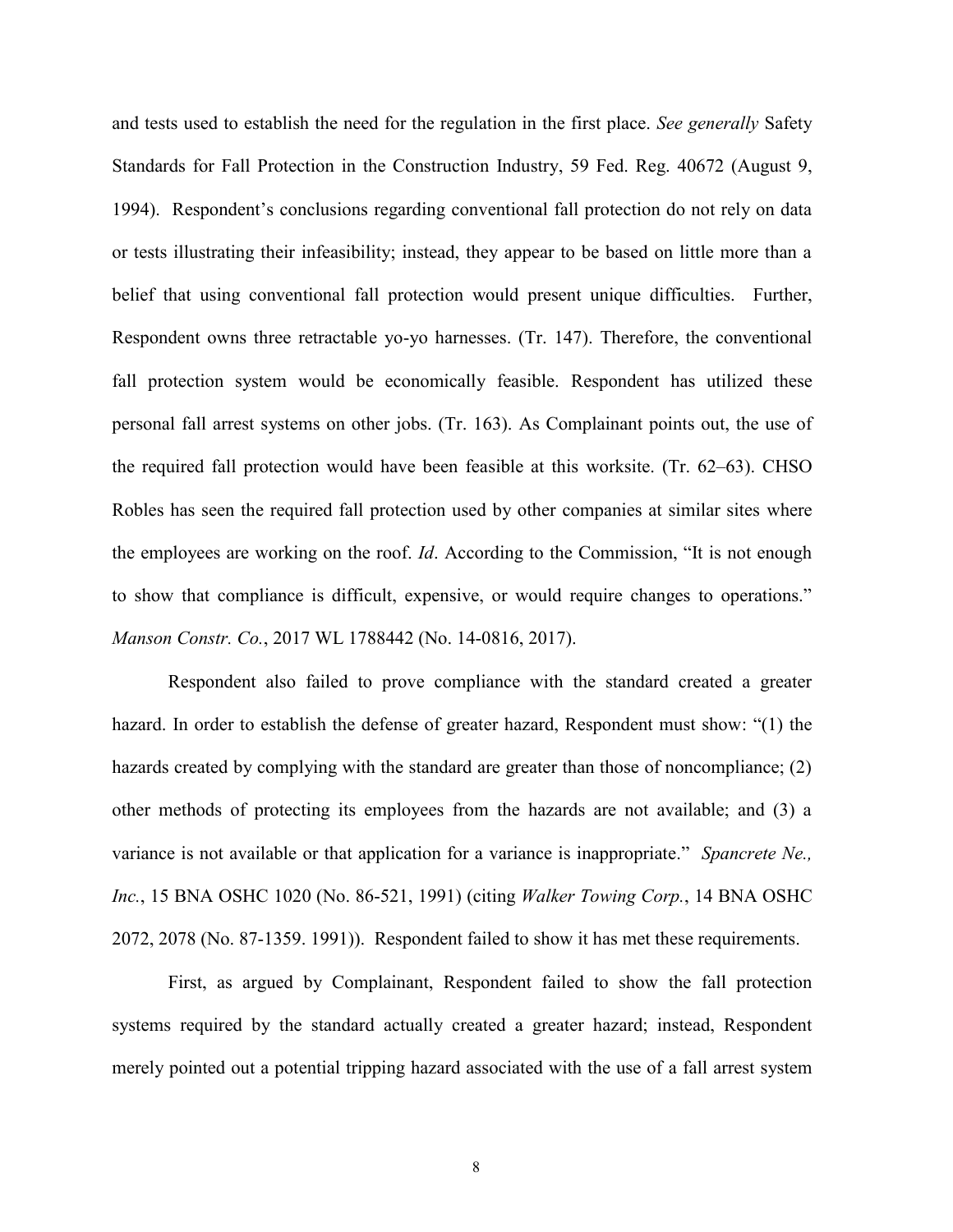and the related ropes. (Tr. 146–147). The Court fails to see how tripping when attached to a fall arrest system, which is designed to prevent a fall to the ground below, creates a greater hazard than not wearing a harness at all. As Complainant's case highlights, even if an employee was to trip on one of the lines, he would be caught by the arrest system instead of falling all the way to the ground. (Tr. 63–64, 109).

Secondly, if Respondent's concern was tripping on the traditional personal fall arrest system, there were other methods of compliance available to protect employees from the fall hazard. If there are other methods of compliance with the standard, respondent must try to use the alternatives or show they are unavailable. *Modern Drop Forge Co. C. Sec'y of Labor*, 683 F.2d 1105,1116 (7th Circ. 1982). CSHO Robles testified it would be possible to use the guardrail system at the worksite. He also testified that he has seen safety nets used in residential roofing. (Tr. 64, 110). Therefore, there were other methods available to protect its employees from the fall hazard.

Finally, Respondent has never applied for a variance, nor shown that application for a variance would have been inappropriate. (Tr. 159). Respondent was not even aware a variance could be applied for. *Id*. According to the Commission, that failure is sufficient in and of itself to reject the defense. *See Spancrete*, 15 BNA OSHC 1020 (rejecting greater hazard defense when employer failed to seek variance and noting that this element has been recognized and endorsed by several courts of appeal).<sup>2</sup> Accordingly, Respondent's greater hazard defense is rejected.

Even if Respondent managed to establish the *prima facie* elements of infeasibility or the greater hazard defense, Respondent failed to comply with the requirements of 29 C.F.R. §

 $\overline{a}$ 

<sup>2.</sup> *See, e.g.*, *Dole v. Williams Enters., Inc.*, 876 F.2d 186, 188 (D.C. Cir. 1989); *RSR Corp. v. Donovan*, 747 F.2d 294, 303 (5th Cir. 1984); *Diebold v. Marshall*, 585 F.2d 1327, 1339 (6th Cir. 1978).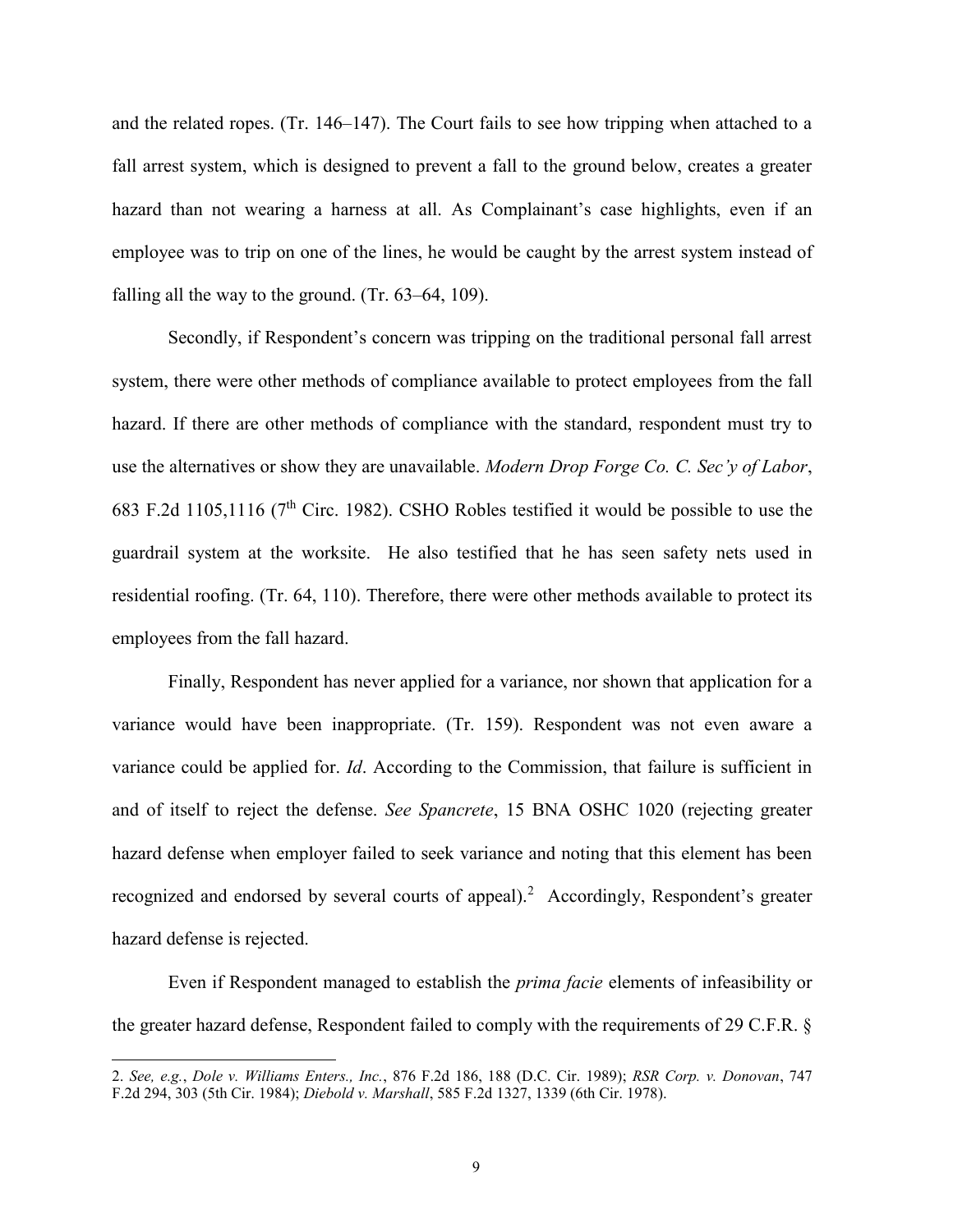1926.502(k) which requires a written site-specific fall protection plan with several requirements. 29 C.F.R. § 1926.502(k). Here, it is not necessary to discuss each of the requirements as Respondent did not have any written fall protection plan, let alone a sitespecific fall protection plan. (Tr. 64–65, 161). Therefore, Respondent failed to comply with the requirements of 29 C.F.R.  $\S$  1926.502(k).

Based on the foregoing, the Court finds the terms of the standard were violated.

#### **c. Respondent's Employees Were Exposed to the Hazard**

As noted above, CSHO Robles observed five of Respondent's employees working on the roof at the worksite. (Tr. 58). They were walking around on the roof and using tools. *Id*. These employees were not protected from a fall hazard by guardrails or safety nets, nor were they wearing personal fall arrest systems. (Tr. 56). Although Respondent argues the toe boards were part of the fall protection system, AD McDonald described these boards as speed bumps that would not stop an employee from falling off of the roof. (Tr. 108). Further, Respondent admits the employees were working on the roof without the fall protection required by the standard. (Tr. 184; Ex. C-26). CSHO Robles believes they were exposed to the hazard for about four hours. (Tr. 58). Accordingly, the Court finds Respondent's employees were exposed to a fall hazard.

#### **d. Respondent Had Knowledge of the Conditions**

"To establish knowledge, the Secretary must prove that the employer knew or, with the exercise of reasonable diligence, should have known of the conditions constituting the violation." *Central Florida Equip. Rentals, Inc.*, 25 BNA OSHC 2147 (No. 08-1656, 2016). To satisfy this burden, Complainant must show "knowledge of the *conditions* that form the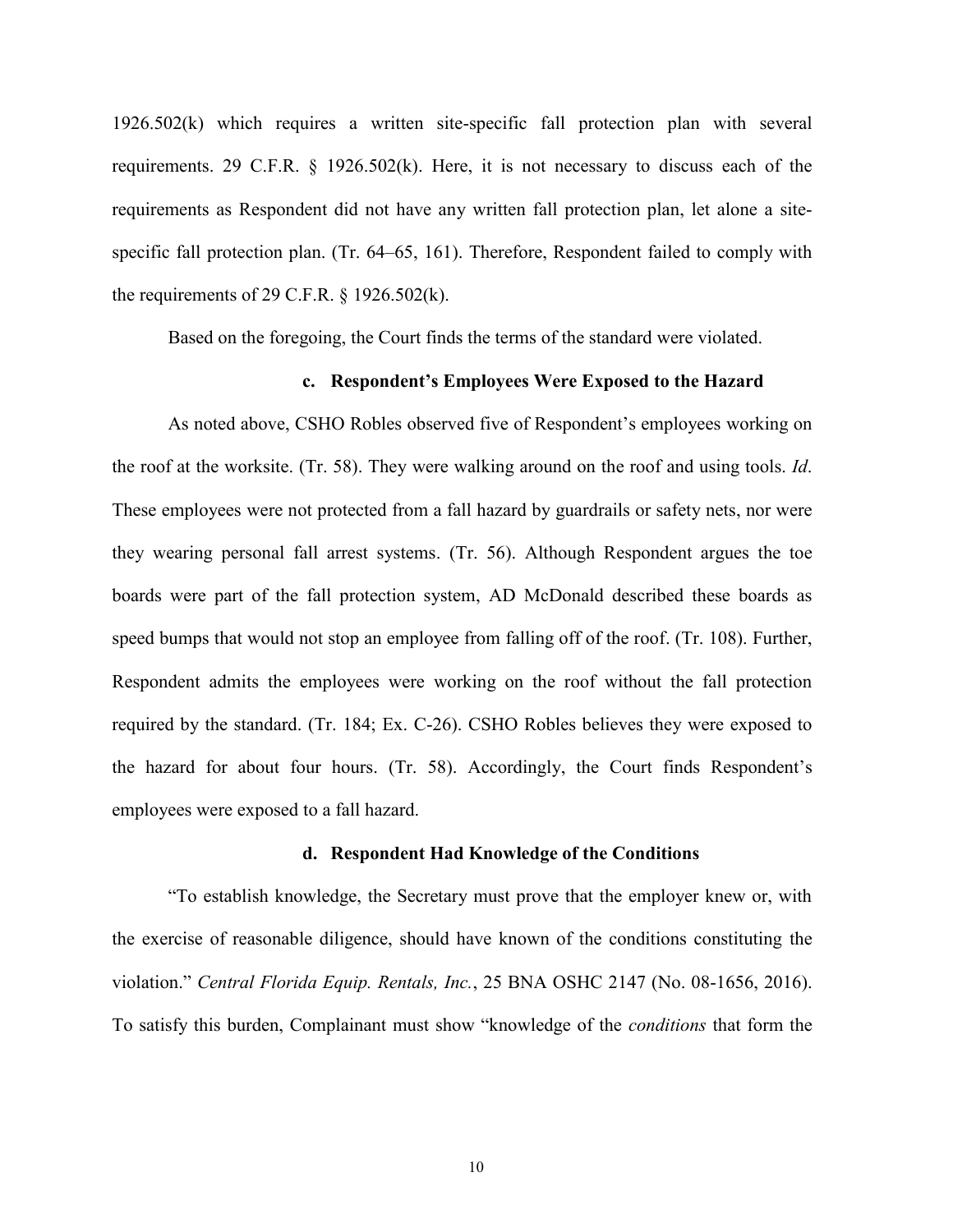basis of the alleged violation; not whether the employer had knowledge that the conditions constituted a hazard." *Id.*

When an owner is present onsite and observes employees working without fall protection, and admits knowledge of this activity, respondent has actual knowledge of violative condition. *Levvintre Constr*., *LLC*, 24 BNA OSHC 2279, \*5 (No. 13-1268, 2014).

Co-owners Tony and Brent Auchly worked side-by-side with their employees on the roof. (Tr. 53; Exs. C-7, C-24). Neither of them wore personal fall protection and freely admit their employees were working on the roof without fall protection. (Tr. 56, 184; Exs. C-7, C-24). Thus, Respondent, through its principal owners, was directly aware of the violative conditions.

## **e. The Violation Was Serious<sup>3</sup>**

A violation is "serious" if there was a substantial probability that death or serious physical harm could have resulted from the violative condition. 29 U.S.C. § 666(k). Complainant need not show that there was a substantial probability that an accident would actually occur; he need only show that if an accident occurred, serious physical harm could result. *Phelps Dodge Corp. v. OSHRC*, 725 F.2d 1237, 1240 (9th Cir. 1984). If the possible injury addressed by a regulation is death or serious physical harm, a violation of the

 $\overline{a}$ 

<sup>3</sup> Respondent asserts any violation of the standards is a *de minimus* violation. A violation is *de minimis* "when a deviation from the standard has no 'direct or immediate' relationship to employee safety." *Star Brite Constr. Co*., 19 BNA OSHC 1687, 1691 (No. 95-0343, 2001) (citation omitted); 29 U.S.C. § 658(a) (noting that *de minimis* violations are those 'which have no direct or immediate relationship to safety or health')." *See also Otis Elevator Co.,* 24 BNA OSHC 1081, 1088 (No. 09-1278, 2013). That classification "is limited to situations in which the hazard is so trifling that an abatement order would not significantly promote the objectives of the Act." *Dover Elevator Co*., 15 BNA OSHC 1378, 1382 (No. 88–1642, 1991). The violation of the standards set forth above have a direct and immediate relationship to employee safety. Abatement by Respondent would significantly promote the objectives of the Act. For these reasons, the Court rejects Respondent's argument the violations which the Court has found to exist are *de minimis* in nature.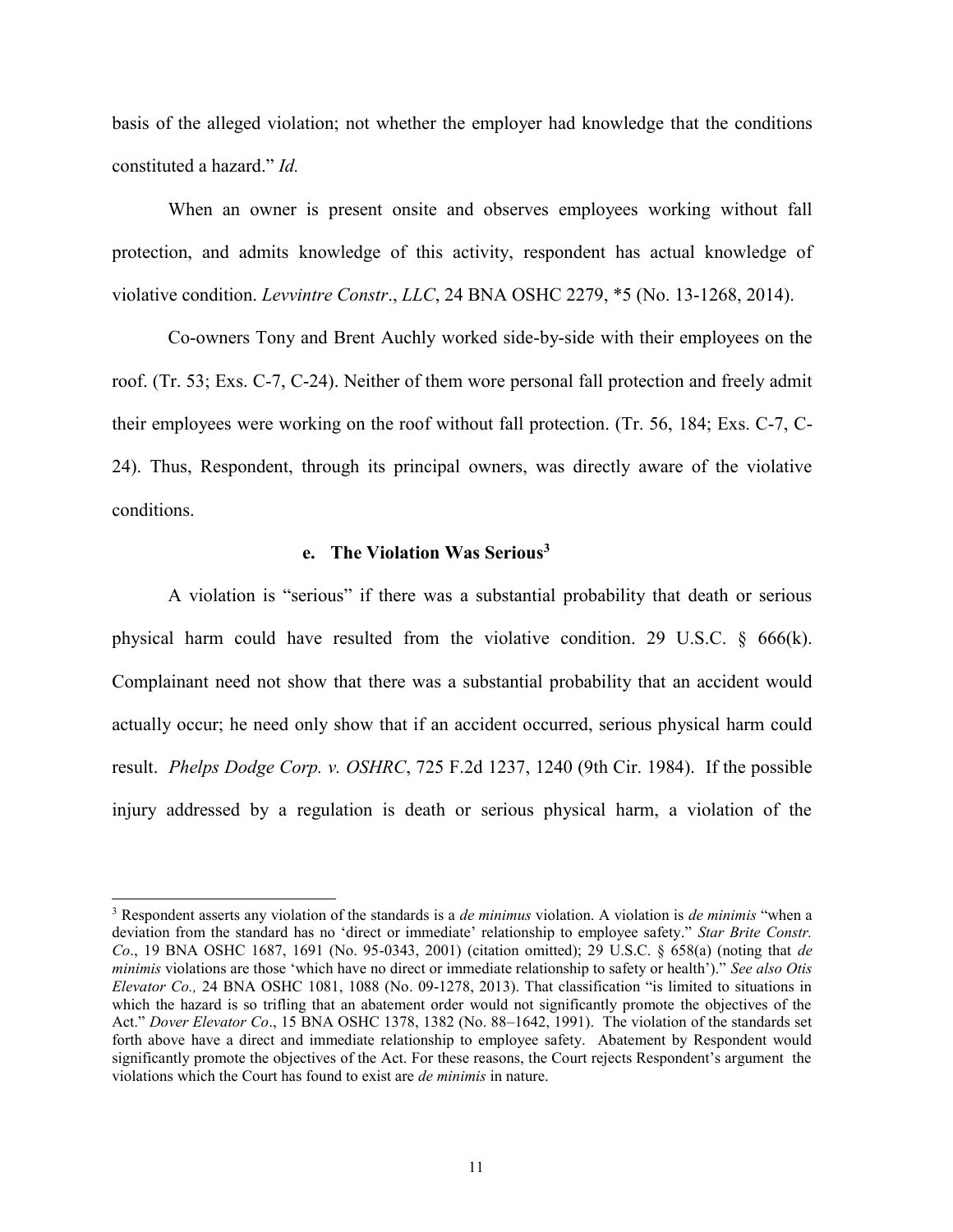regulation is serious. *Mosser Construction*, 23 BNA OSHC 1044 (No. 08-0631, 2010); *Dec-Tam Corp*., 15 BNA OSHC 2072 (No. 88-0523, 1993).

Based on his experience conducting residential construction inspections, CSHO Robles testified that an employee could suffer broken bones, permanent disabling injuries, or death if they fell off of the roof onto the grass, dirt or cement below. (Tr. 57). CSHO Robles added the 8 in 12 pitch increased the risk of falls because the slope decreased the employees' ability to balance. *Id*. Due to the injuries that an employee could suffer if he fell from the roof, the Court finds Respondent's failure to require the use of required fall protection was a serious violation of the Act.

Accordingly, the Court finds Complainant has established a violation of 29 C.F.R. § 1926.501(b)(13). Citation 1, Item 1 shall be AFFIRMED.

# **2. Citation 1, Item 2**

Complainant alleged a serious violation of the Act in Citation 1, Item 2 as follows:

29 CFR 1926.1053(b)(1): Where portable ladders were used for access to an upper landing surface and the ladder's length allows, the ladder side rails did not extend at least 3 feet (.9m) above the upper landing surface being accessed:

JOB SITE: 5417 Gareth Drive, Weldon Spring, MO 63304, on or about 10/6/2016, workers were observed using an aluminum extension ladder to climb down from the roof and its ladder side rails did not extend at least 3 feet above the upper landing surface being accessed. The workers were exposed to fall hazard.

## *See Citation and Notification of Penalty* at 7.

The cited standard provides:

When portable ladders are used for access to an upper landing surface, the ladder side rails shall extend at least 3 feet (.9 m) above the upper landing surface to which the ladder is used to gain access; or, when such an extension is not possible because of the ladder's length, then the ladder shall be secured at its top to a rigid support that will not deflect, and a grasping device, such as a grabrail, shall be provided to assist employees in mounting and dismounting the ladder. In no case shall the extension be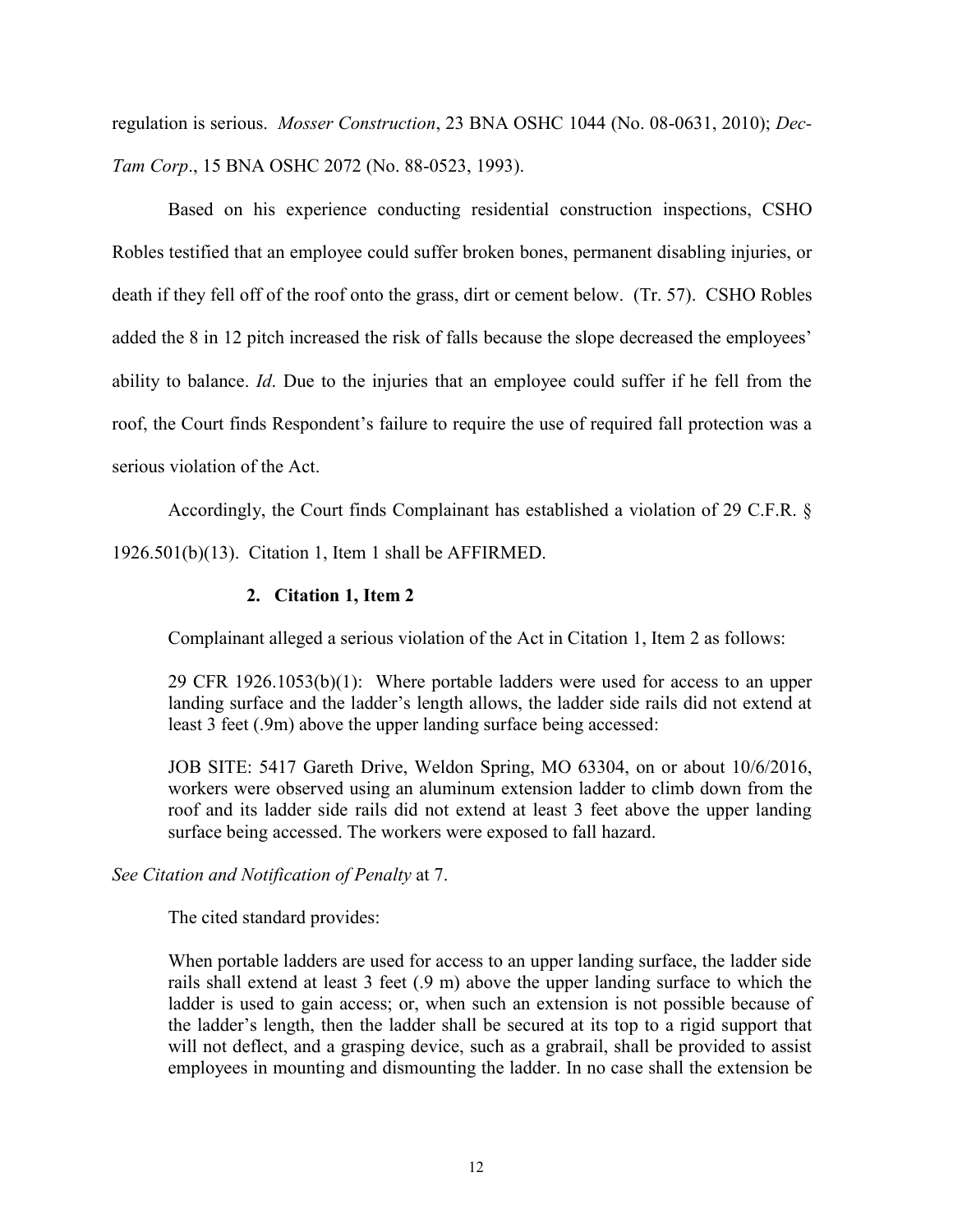such that ladder deflection under a load would, by itself case the ladder to slip off its support.

29 C.F.R. § 1926.1053(b)(1).

### **a. The Standard Applies**

The standard applies when portable ladders are used to access an upper landing surface. Respondent's employees used portable ladders to access an upper landing surface, namely the roof. (Tr. 66–67, 162). The standard applies.

## **b. The Terms of the Standard Were Violated**

The standard requires either all portable ladders extend at least 3 feet above the upper landing surface or, if such extension is not possible, the ladder to be secured to a rigid support and a grasping device be installed. Respondent did not comply with either. First, the ladders at the worksite did not extend at least 3 feet past the landing surface, even though such extension was possible. (Tr. 67–69; Exs. C-21, R-8). Additionally, Respondent admits the ladders did not extend three feet past the roofline. (Tr. 184; Ex. C-26). Second, although Respondent installed a two by three to be used as a grabrail, the ladder was not secured by any means. (Tr. 69). Thus, on the face of it, Respondent violated the terms of the standard.

On this point, Respondent again raises the greater hazard defense. Respondent has failed to prove the three elements necessary for the defense. Respondent has not shown (1) the hazards created by compliance with the standard are greater than those of noncompliance, (2) other methods of protecting its employees from the hazard were not available, and (3) a variance is not available or application for a variance is inappropriate. First, Respondent merely contends the fall hazard created by compliance is greater than those of noncompliance, but presents no evidence to support this contention. Respondent relies solely on the owners own opinions that it is safer to go up and over the ladder because "you're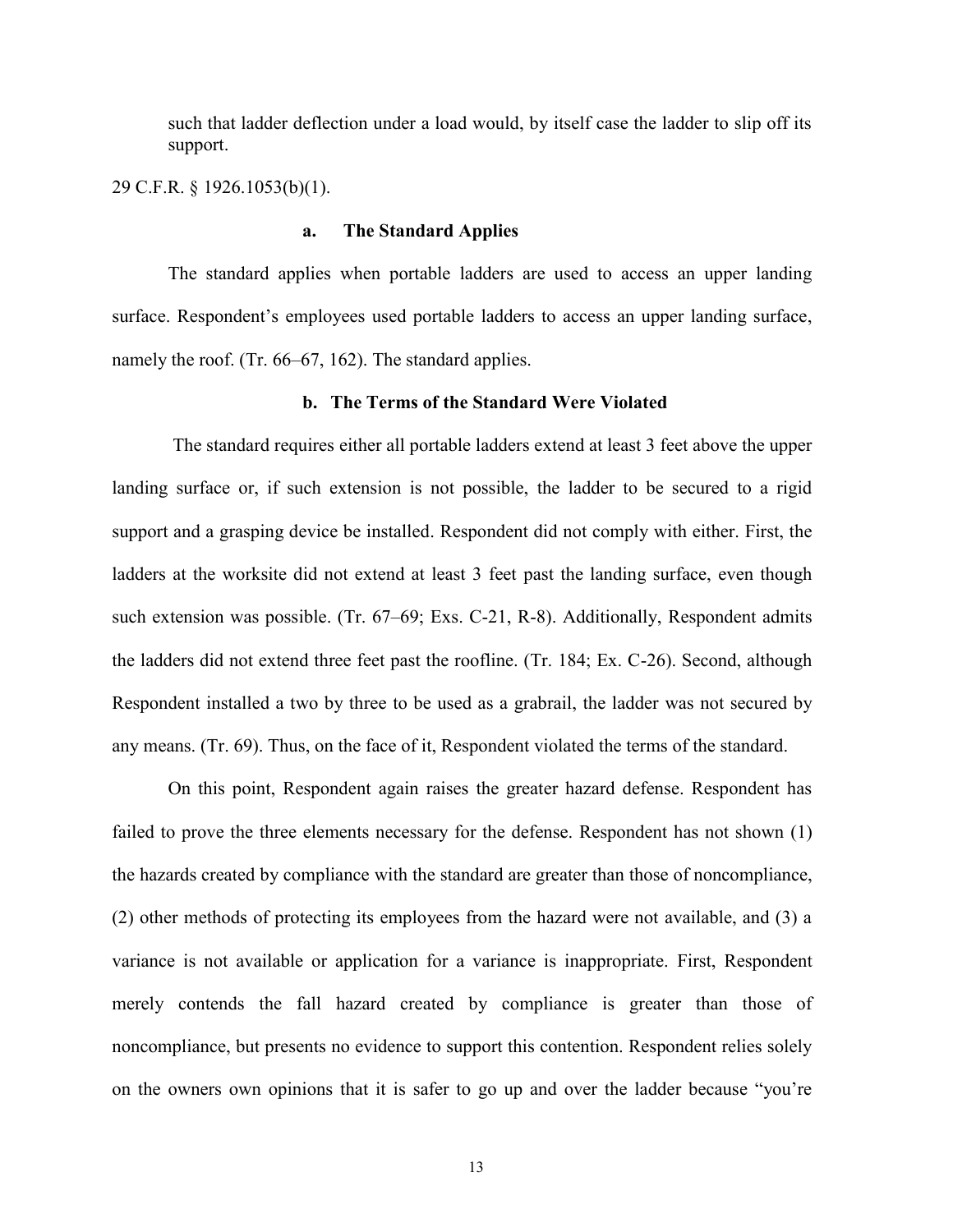never pushing against the ladder" and that Respondent has done it this way for years. (Tr. 153). In fact, Respondent's own video shows an employee can access the roof without falling when the ladder is set up in compliance with the standard. (Ex. R-13). Secondly, the other method for protecting the employee, namely the alternative of securing the ladder to a rigid surface and providing a grabrail was available. Respondent was halfway there as they did provide a grabrail for the employees to use while getting on and off of the roof; however, the ladder was not secured. (Tr. 152–153). Finally, Respondent has never applied for a variance, nor shown that application for a variance would have been inappropriate. (Tr. 159). *See* p. 9, para 2 supra  $(IV (2)(1)(b))$ .

Based on the foregoing, the Court finds the terms of the standard were violated.

#### **c. Respondent's Employees Were Exposed to the Hazard**

At the time of inspection five employees were working on the roof. (Tr. 40). Employees used the ladders. (Exs. C-17, R-6, R-8, R-9, R-10). Further, as the portable ladders were the only means to access the roof, the employees must have used the ladders. (Tr. 67). The employees were exposed to the hazard each time they got onto and off of the roof over the four hour time span. (Tr. 76). Accordingly, the Court finds Respondent's employees were exposed to the hazard.

### **d. Respondent Had Knowledge of the Conditions**

Brent Auchly set up and used the ladders himself. (Tr. 148, 172; Ex. R-10). Additionally, Respondent concedes the ladder did not extend three feet past the roofline. (Tr. 184; Ex. C-26). Thus, Respondent was directly aware of the violative conditions.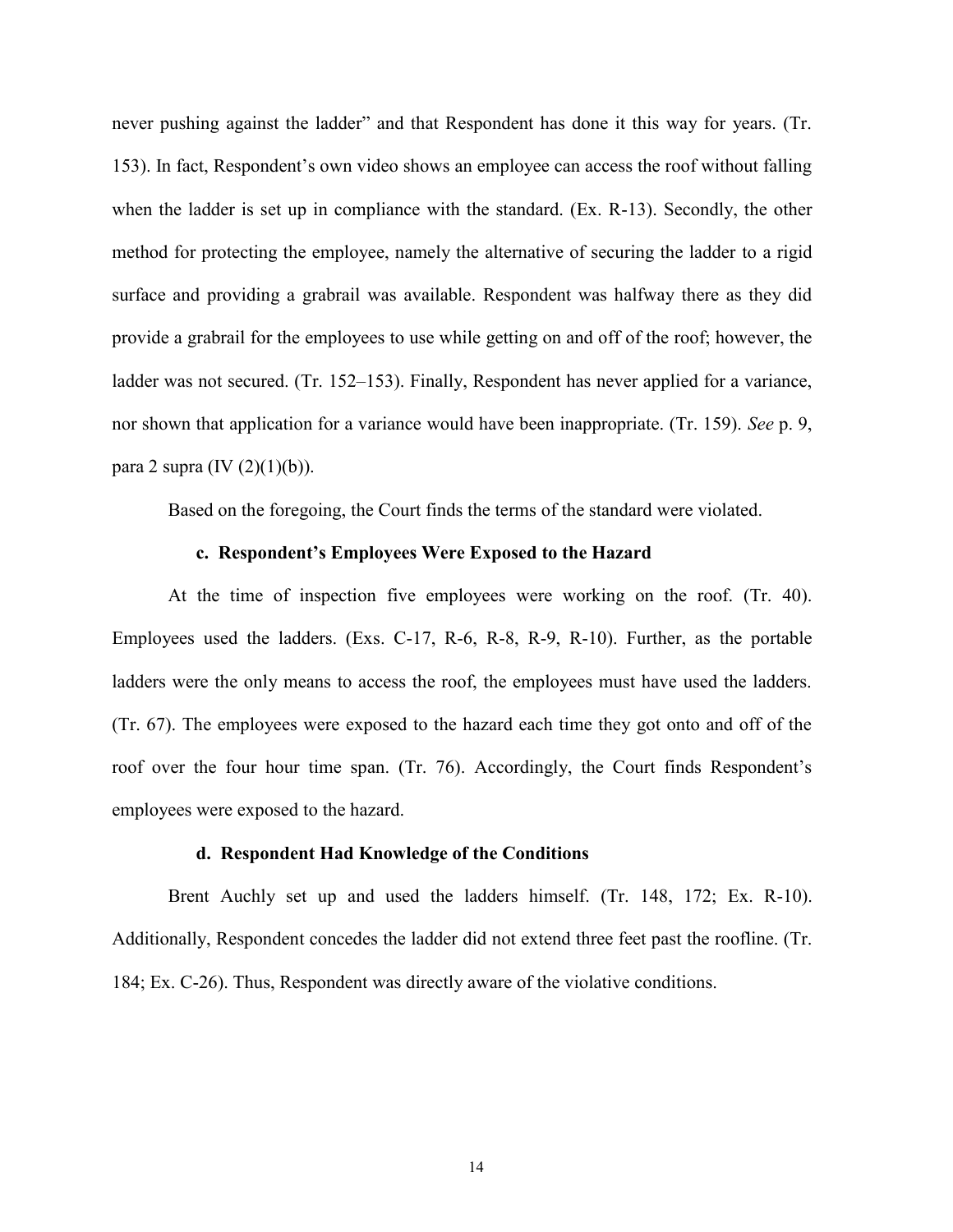# **e. The Violation Was Serious<sup>4</sup>**

CSHO Robles testified as to the nature of the injuries an employee could suffer as a result of a fall from the roof of the residential construction site onto the grass, dirt or cement below. (Tr. 57). CSHO Robles testified an employee attempting to use the ladder could lose his balance bending down to grab the ladder. (Tr. 75). After losing balance, the employees could fall from a height of at least 11 feet and broken bones, obtained permanent debilitating injuries or died. (Tr. 91–92). Due to the injuries an employee could suffer if he fell off of the ladder, the Court finds Respondent's failure to require the use of required fall protection was a serious violation of the Act.

Accordingly, the Court finds Complainant has established a violation of 29 C.F.R. § 1926.501(b)(13). Citation 1, Item 2 shall be AFFIRMED.

## **V. Penalty**

 $\overline{a}$ 

In determining the appropriate penalty for affirmed violations, section  $17(i)$  of the Act requires the Commission to give due consideration to four criteria: (1) the size of the employer's business; (2) the gravity of the violation; (3) the good faith of the employer; and (4) the employer's prior history of violations. 29 U.S.C. § 666(j). Gravity is the primary consideration and is determined by the number of employees exposed, the duration of the exposure, the precautions taken against injury, and the likelihood of an actual injury. *J.A. Jones Constr. Co.*, 15 BNA OSHC 2201, 2214 (No. 87-2059, 1993). It is well established that the Commission and its judges conduct *de novo* penalty determinations and have full discretion to assess penalties based on the facts of each case and the applicable statutory criteria. *E.g.*, *Allied Structural Steel Co.*, 2 BNA OSHC 1457, 1458 (No. 1681, 1975);

<sup>4</sup> See Fn. 3*, supra*, for a discussion on rejection of Respondent's claim the violation was *de minimus*.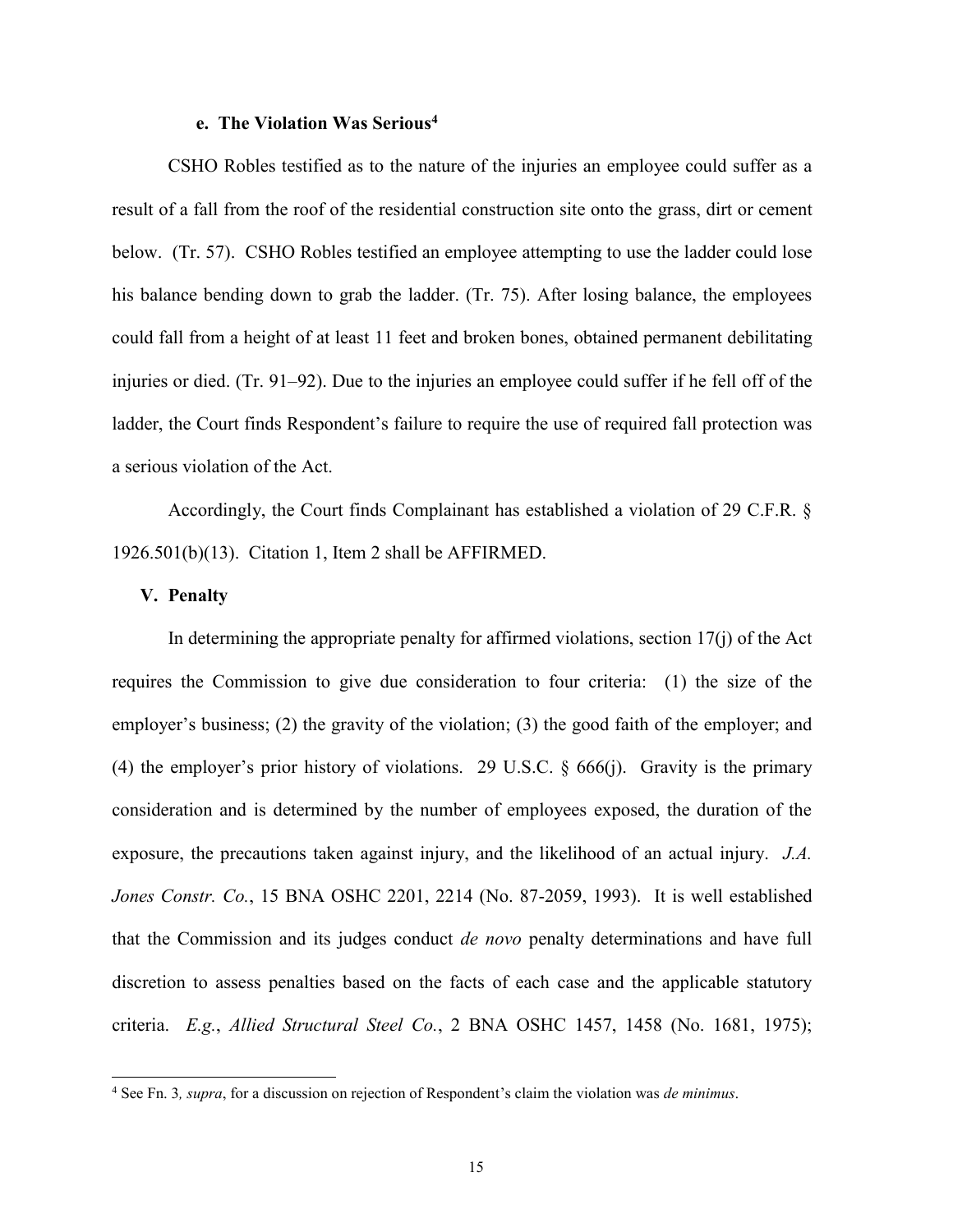*Valdak Corp*., 17 BNA OSHC 1135, 1138 (No. 93-0239, 1995), *aff'd*, 73 F.3d 1466 (8th Cir. 1995). The Court reviews of these criteria in turn.

As to size, at the time of the inspection, Respondent had five employees, including the co-owners, Tony and Brent Auchly. Thus, Complainant assessed a 70% reduction to all gravity-based penalties, and the Court agrees with this assessment. Complainant has only assessed a reduction for size. However, the Court finds that penalty reductions for Respondent's good faith and prior history are appropriate. As to good faith, although Respondent did not comply with the standards, they did have processes in place for fall protection both from the roof and while using the ladders. First, Respondent utilized a system of pick boards, knee pads, and ladder jacks as fall protection while employees worked on the roof. Second, Respondent installed "grabrails" at the top of the access ladders to assist employees in getting onto the roof. Therefore, the Court assesses a 10% reduction for good faith on all gravity-based penalties. As to history, Respondent has not had any violations in 20 years. As such, the Court finds a 10% percent reduction for history on all gravity-based penalties is appropriate.

As to gravity of the violations, Complainant determined both items to be high gravity. (Tr. 112, 119). The Court agrees with these determinations. The number of employees exposed was five. The duration of the exposure was approximately four hours while the employees worked on the roof and utilized the ladders to access the roof with minimal precautions taken against injury. Further, the likelihood of an actual injury was high. Specifically, CHSO Robles noted an employee who fell from the roof while working or using the ladder could suffer death or serious injury. (Tr. 113, 119). The steepness of the roof increased the likelihood of an injury occurring.